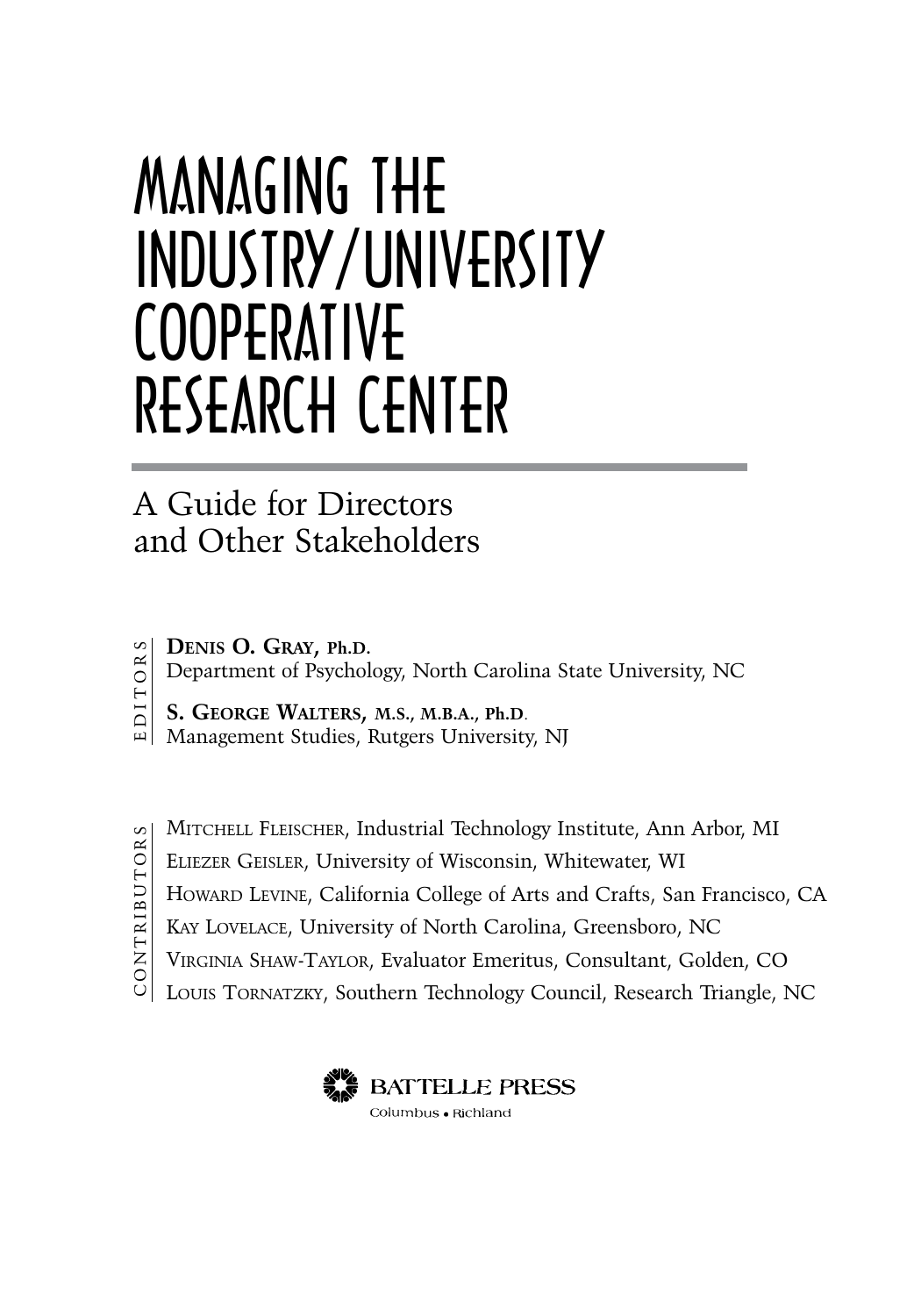Library of Congress Cataloging-in-Publication Data

Managing the industry/university cooperative research center : a guide for directors and other stakeholders / edited by Denis O. Gray, S. George Walters p. cm. Includes bibliographical references and index. ISBN 1-57477-053-5 (pbk. : alk. paper) 1. Research institutes—Management—Handbooks, manuals, etc. 2. University and colleges—Research—Management—Handbooks, manuals, etc. 3. Research, Industrial—Management—Handbooks, manuals, etc. I. Gray, Denis O. II. Walters, S. George. Q180.57.M36 1998 001.4´068—dc21

 98-23189 CIP

Printed in the United States of America

Copyright © 1998 Battelle Memorial Institute. All rights reserved. This document, or parts thereof, may not be reproduced in any form without the written permission of Battelle Memorial Institute.

Battelle Press 505 King Avenue Columbus, Ohio 43201-2693, USA 614-424-6393 or 1-800-451-3543 Fax: 614-424-3819 E-mail: press@battelle.org Website: www. battelle.org/bookstore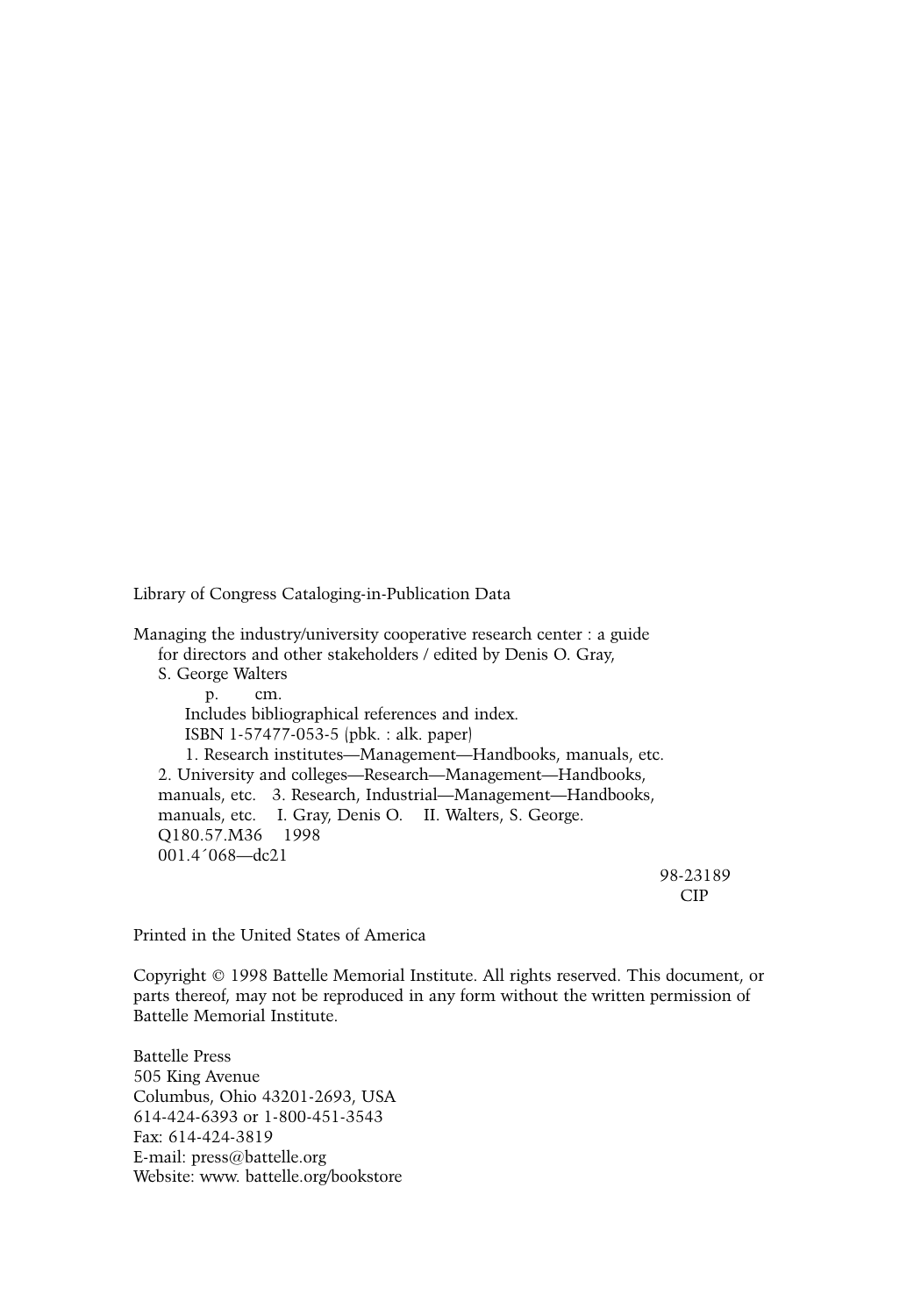# **CONTENTS**

|                                                                                                 | <b>XV</b>      |
|-------------------------------------------------------------------------------------------------|----------------|
|                                                                                                 | xvii           |
| <b>CHAPTER 1</b>                                                                                |                |
| <b>Creating Win-Win Partnerships: Background and</b>                                            |                |
| <b>Evolution of Industry/University Cooperative Research</b>                                    | $\mathbf{1}$   |
|                                                                                                 | $\mathbf{1}$   |
| Cooperative Research: An Historical Perspective<br>I/UCRC Program and Model: A Brief History of | $\overline{3}$ |
|                                                                                                 | 9              |
| Contemporary Development                                                                        | 10             |
| I/UCRC Formula for Success                                                                      | 12             |
| I/UCRC Model                                                                                    | 12             |
| Building a Foundation: NSF's Role $\dots\dots\dots\dots$                                        | 15             |
|                                                                                                 | 16             |
|                                                                                                 | 18             |
| <b>CHAPTER 2</b>                                                                                |                |
| <b>Getting Started: Planning and Initiating a New Center </b>                                   | 21             |
|                                                                                                 | 21             |
| The Center Development Process                                                                  | 23             |
| Government Funding                                                                              | 23             |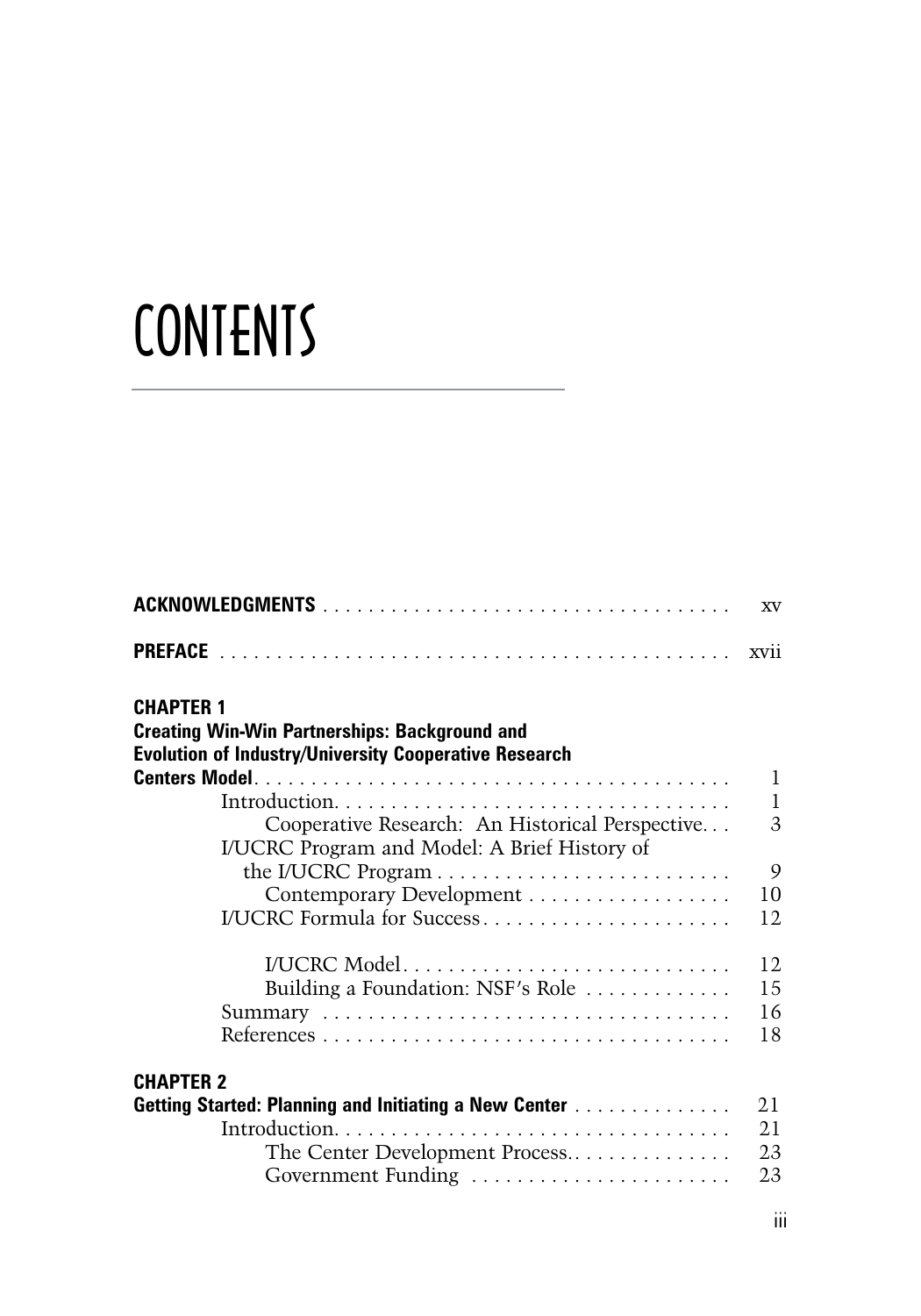| The NSF I/UCRC Program and Model                                                  | 23 |
|-----------------------------------------------------------------------------------|----|
| A Program Metaphor-Developing a                                                   |    |
|                                                                                   | 25 |
| Exploratory Stage: Do You Have What It Takes?                                     | 27 |
| Beginning Self Assessment                                                         | 28 |
| Concept Paper                                                                     | 29 |
| Pre-Planning Stage: Developing a Preliminary                                      |    |
|                                                                                   | 31 |
| Who's Involved in Developing a Pre-Planning                                       |    |
|                                                                                   | 31 |
| Preparing the Pre-Planning Proposal                                               | 32 |
|                                                                                   | 34 |
| Planning Stage: Refining and Implementing the                                     |    |
|                                                                                   | 35 |
| Getting Ready: Developing Materials.                                              | 35 |
| Preliminary Marketing                                                             | 35 |
| The Pre-planning and Recruiting Meetings                                          | 36 |
|                                                                                   | 39 |
|                                                                                   | 41 |
| Exploratory Stage                                                                 | 41 |
| Preplanning Stage                                                                 | 42 |
| Planning Stage                                                                    | 43 |
|                                                                                   | 44 |
|                                                                                   | 44 |
| Appendix 2-1: Checklist for Organizing an On-Campus                               |    |
| Symposium for Industry $\dots \dots \dots \dots \dots \dots \dots$                | 46 |
| Appendix 2-2: Project Proposal or Progress                                        |    |
|                                                                                   | 47 |
| Appendix 2-3: Directions and Sample LIFE Form                                     | 48 |
| Appendix 2-4: Level of Interest Feedback                                          |    |
| Evaluation Form                                                                   | 50 |
| Appendix 2-5: Guide for Research Discussion Sessions.                             | 51 |
| Appendix 2-6: I/UCRC Organization Feedback Form                                   | 52 |
| Appendix 2-7: Debriefing an I/UCRC Research Planning                              |    |
| Meeting for a New Center                                                          | 53 |
| Appendix 2-8: List of I/UCRCs 1996–1997                                           | 54 |
| Appendix 2-9: Information Flow for New Research                                   |    |
| Missions, Themes, Projects                                                        | 57 |
|                                                                                   |    |
| <b>CHAPTER 3</b>                                                                  |    |
| <b>Designing Centers: Principles for Effective Organizational Structure Algen</b> | 59 |
|                                                                                   | 59 |
| What Is Structure?                                                                | 60 |
| Design Principle for I/UCRC Structure                                             | 61 |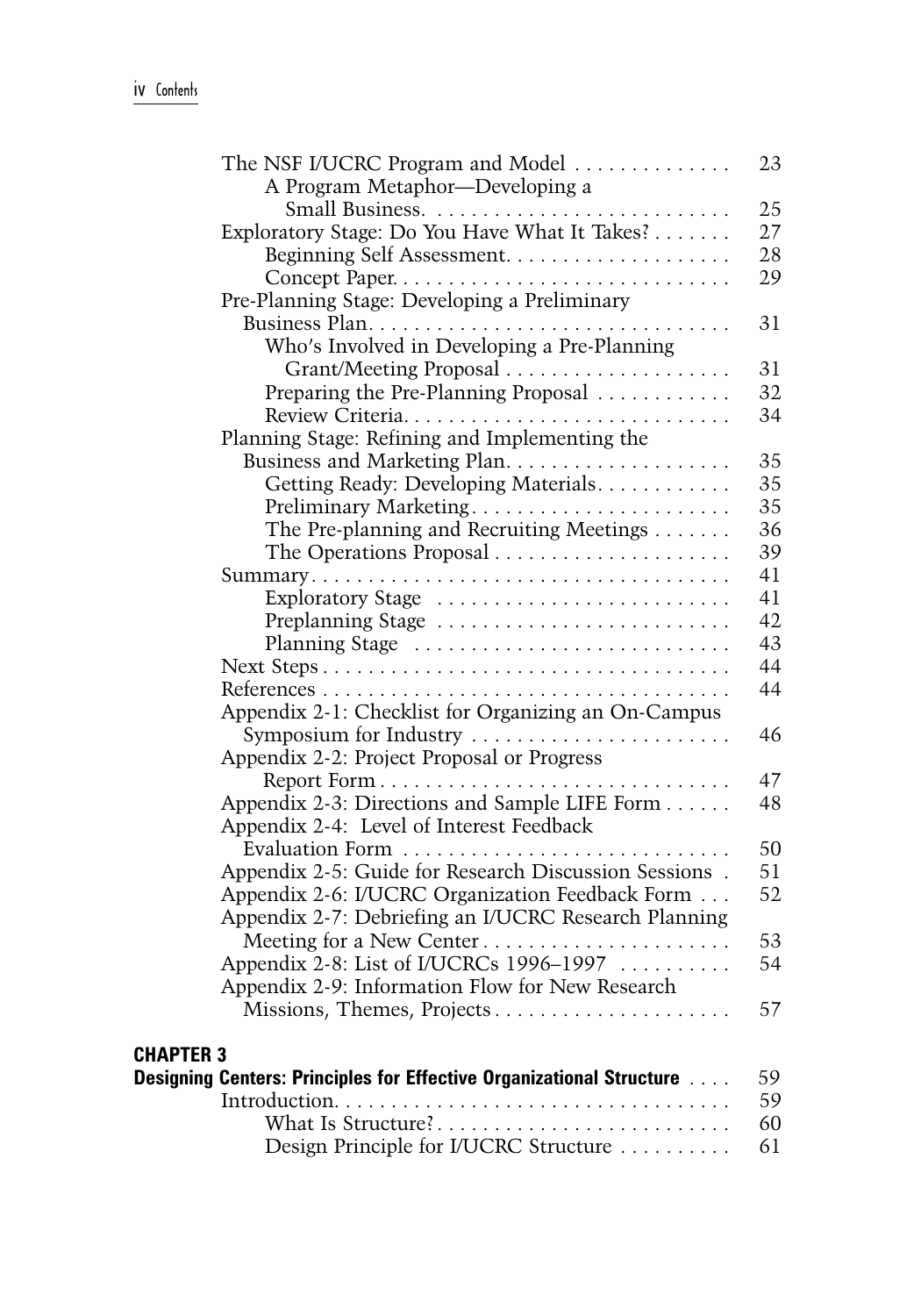| Center Functions, Roles and Responsibilities       | 64  |
|----------------------------------------------------|-----|
| University Administration                          | 64  |
|                                                    | 66  |
|                                                    | 68  |
|                                                    | 70  |
| Industrial Advisory Board                          | 71  |
|                                                    | 72  |
|                                                    | 72  |
| Formalization: Governance, Policies and Procedures | 72  |
| University and Center Interface.                   | 73  |
| IAB and Center Interface                           | 74  |
| Internal Center Operations                         | 78  |
|                                                    | 79  |
|                                                    | 80  |
| Appendix 3-1: Issues Addressed in Typical          |     |
| Industry-University Legal Agreements.              | 81  |
| Appendix 3-2: Sample I/UCRC Membership Agreement.  | 83  |
|                                                    |     |
| <b>CHAPTER 4</b>                                   |     |
| <b>Membership</b>                                  | 87  |
| Recruiting, Sustaining and Retaining IAB Members   | 87  |
| No Members Means No Center.                        | 88  |
| The Marketing Model                                | 89  |
|                                                    | 89  |
|                                                    | 90  |
|                                                    | 90  |
| The Marketing Offer                                | 90  |
|                                                    | 91  |
| Marketing the I/UCRC                               | 91  |
|                                                    | 91  |
| I/UCRC Products                                    | 92  |
|                                                    | 93  |
| Retention and Research Competitors                 | 95  |
|                                                    | 95  |
| The Sales Model                                    | 96  |
| Consultative, Collaborative Selling                | 98  |
| The Six Major Steps in Collaborative Selling       | 98  |
|                                                    | 98  |
|                                                    | 99  |
|                                                    | 99  |
| Collaborate                                        | 99  |
| Confirm                                            | 100 |
|                                                    | 100 |
|                                                    | 101 |
|                                                    | 101 |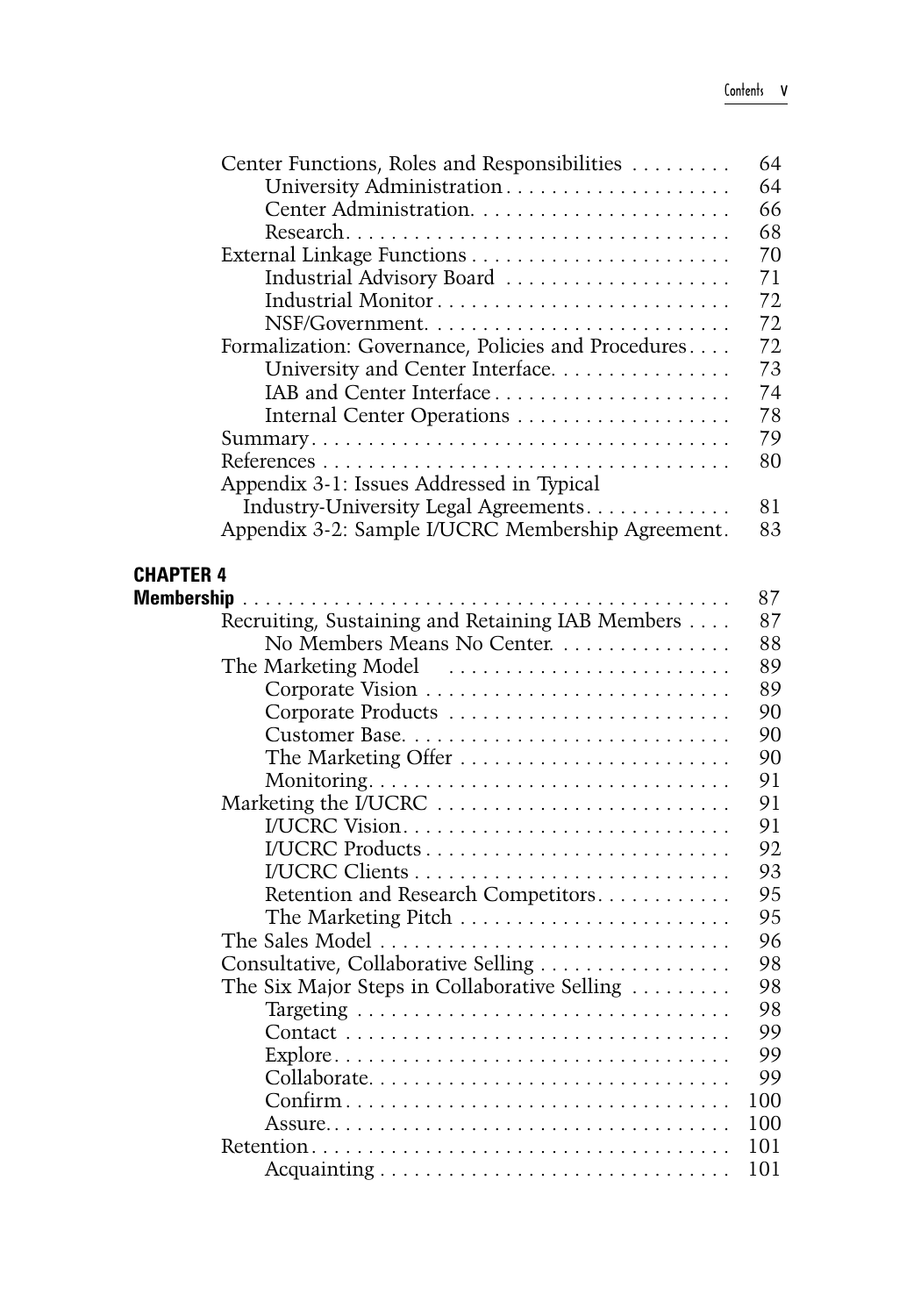| Acknowledging                                            | 101 |
|----------------------------------------------------------|-----|
|                                                          | 102 |
|                                                          | 102 |
|                                                          | 102 |
| Learn from Failure                                       | 103 |
|                                                          | 103 |
|                                                          |     |
| <b>CHAPTER 5</b>                                         |     |
| Planning the Cooperative Research Program                | 105 |
|                                                          | 105 |
| Planning and the Industry/University Relationship.       | 106 |
|                                                          | 107 |
|                                                          | 108 |
| Defining a Soft Planning Approach                        | 110 |
|                                                          |     |
| Formulating and Programming a Research Strategy          | 111 |
| Vision and Mission                                       | 111 |
| Techniques for Developing Vision Statements.             | 113 |
|                                                          | 113 |
|                                                          | 115 |
| Defining Research Thrusts                                | 118 |
|                                                          | 120 |
| Pulling It All Together: The Strategic Planning Meeting. | 122 |
| Guidelines for a Successful IUC Strategic                |     |
|                                                          | 122 |
|                                                          | 125 |
|                                                          | 126 |
| Appendix 5-1: Information Gathering for Planning         | 126 |
| Appendix 5-2: Sample Agenda for Strategic                |     |
| Planning Workshop                                        | 127 |
|                                                          |     |
| <b>CHAPTER 6</b>                                         |     |
| Implementing the Cooperative Research Program            | 129 |
|                                                          | 129 |
| Recruiting Colleagues: Soliciting Proposals              | 130 |
| The Request For Proposal $(RFP)$                         | 131 |
|                                                          | 133 |
| Developing Virtual Research Teams.                       | 134 |
|                                                          |     |
|                                                          | 134 |
| Review, Evaluation, and Selection                        | 134 |
| Project Review and Feedback                              | 136 |
|                                                          | 137 |
|                                                          | 139 |
| Structured Approach: Allocating 1,000 Points             |     |
|                                                          | 141 |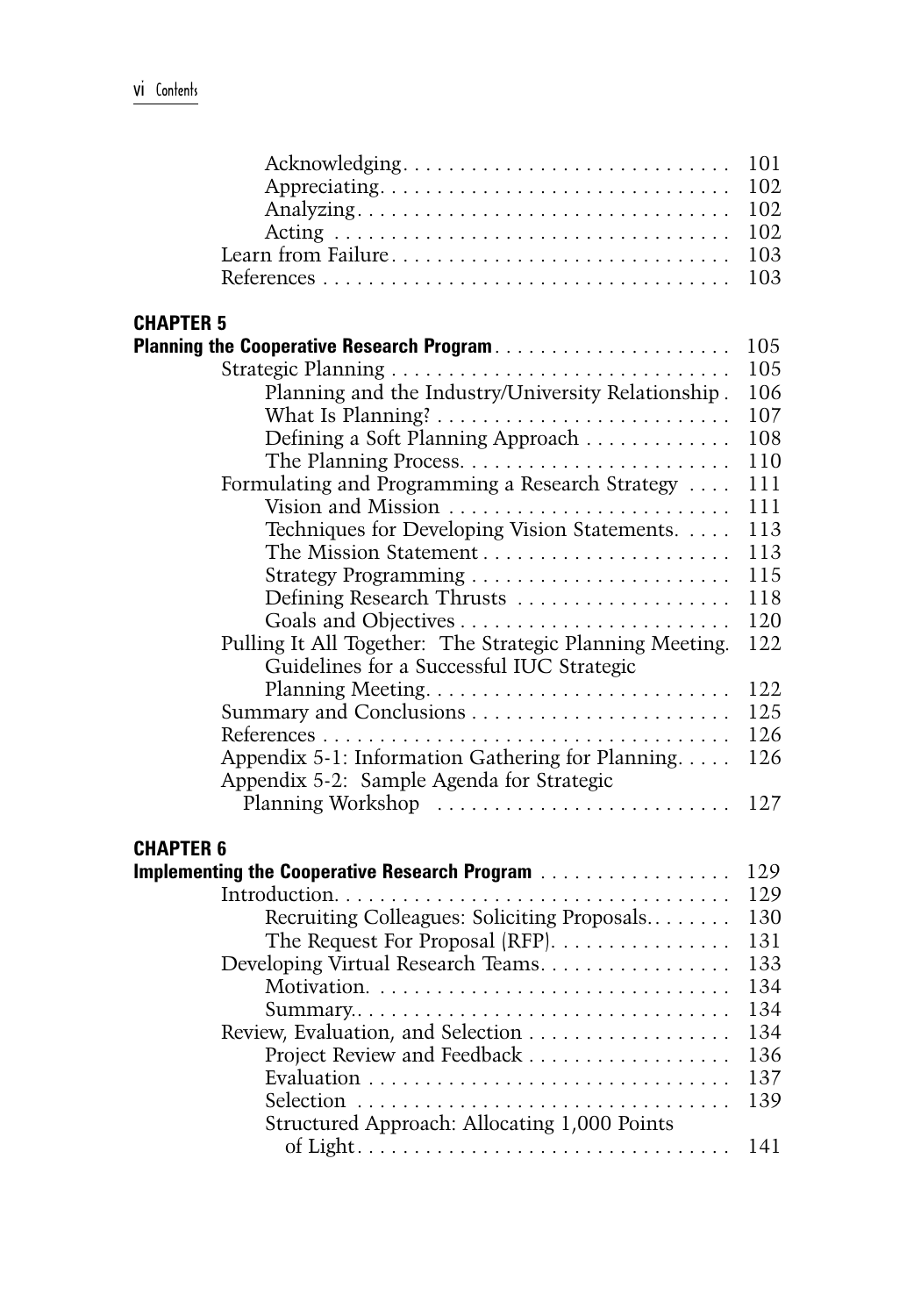| Project Management: Back to the Future                           | 141 |
|------------------------------------------------------------------|-----|
| Projects and Critical Paths on the Roadmap                       | 142 |
| Projects, Structure, and Partnerships                            | 142 |
|                                                                  | 142 |
|                                                                  | 143 |
|                                                                  | 143 |
| Appendix 6-1: Sample Standard RFP Format                         | 144 |
| <b>CHAPTER 7</b>                                                 |     |
|                                                                  | 145 |
| Cooperation Requires Communication                               | 145 |
| Communicating Within an Organization                             | 146 |
| Information Flow Within the Organization                         | 148 |
| Requirements for Internal Communications                         | 150 |
| Message Quality Checklist.                                       | 153 |
| Summary                                                          | 154 |
| The Semi-Annual Meeting                                          | 155 |
|                                                                  | 155 |
|                                                                  | 155 |
|                                                                  | 158 |
| Industry Feedback                                                | 158 |
| Conducting the Meeting                                           | 159 |
| The Informal Meeting $\dots \dots \dots \dots \dots \dots \dots$ | 160 |
|                                                                  | 161 |
|                                                                  | 162 |
|                                                                  | 163 |
|                                                                  | 165 |
|                                                                  | 166 |
| Appendix 7-1: Communications-Master Calendar                     | 167 |
| Appendix 7-2: Center Semi-Annual IAB Meeting                     |     |
|                                                                  | 169 |
| Appendix 7-3: Facility Checklist for IAB Meetings                | 171 |
| Appendix 7-4: Presentation Guidelines and Checklist for          |     |
| Graduate Students                                                | 172 |
| Appendix 7-5: Executive Summary for Technical                    |     |
|                                                                  | 175 |
| Appendix 7-6: Poster Session Feedback                            | 176 |
| Appendix 7-7: Outline for a Typical Closed Meeting               | 177 |
| Appendix 7-8: Outline of a Typical IAB Business                  |     |
| Meeting Agenda                                                   | 178 |
| Appendix 7-9: Outline for New Company Interview                  | 179 |
| Appendix 7-10: Project Proposal Form                             | 181 |
| Appendix 7-11: Quarterly Progress Report Format                  | 182 |
| Appendix 7-12: Annual Report Format                              | 183 |
|                                                                  |     |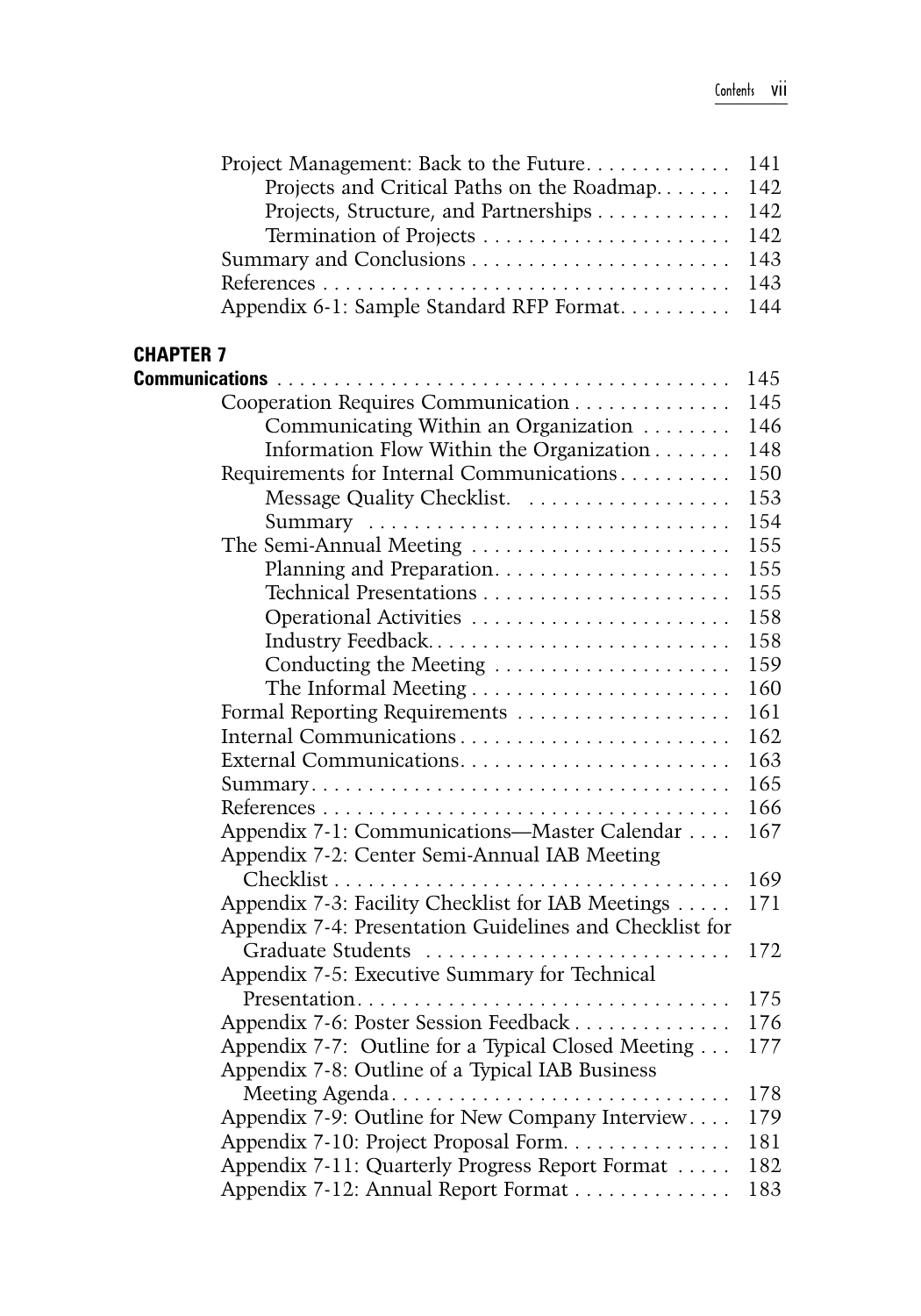| Appendix 7-13: Outlines for Contents of Center                               |            |
|------------------------------------------------------------------------------|------------|
|                                                                              | 185        |
| <b>CHAPTER 8</b>                                                             |            |
| Managing an I/UCRC: Control, Budgeting and Evaluation                        | 187        |
|                                                                              | 188        |
| The Control Model                                                            | 189        |
|                                                                              | 189        |
| Define the Appropriate Units of Measure                                      | 189        |
| Establish a Performance Standard Based on the                                |            |
|                                                                              | 190        |
| Create and Implement the Measurement Tool(s)                                 | 191        |
| Compare Actual Performance to the Established                                |            |
| Standard and Interpret the Results                                           | 191        |
| Decide on the Action Required and Follow Through                             | 192        |
| Summary                                                                      | 192        |
| Financial Control: Budget Driven Model                                       | 192        |
| Principles of Budgeting                                                      | 193        |
|                                                                              | 194        |
| Center Revenue: Fund Accounts                                                | 194        |
|                                                                              | 197        |
| Fixed Expenses: Administration.                                              | 197        |
|                                                                              | 197        |
|                                                                              | 200        |
| Comparing and Interpreting Financial Activity                                | 201        |
| A Balance Sheet Report                                                       | 201<br>201 |
| Control Systems and Decision Making                                          | 204        |
| Go/No-Go Control: Budgets as Planning                                        |            |
| $Document s. \ldots \ldots \ldots \ldots \ldots \ldots \ldots \ldots \ldots$ | 204        |
|                                                                              | 204        |
| Post-action Control                                                          | 205        |
| Applying Controls for Operational Issues: Using Internal                     |            |
| Administrative Data                                                          | 205        |
|                                                                              | 205        |
| Defining the Units of Measure $\dots \dots \dots \dots$                      | 205        |
|                                                                              | 206        |
| Create and Implement Measurement Tools                                       | 206        |
| Comparing and Interpreting                                                   | 207        |
|                                                                              | 207        |
| Control and Evaluation Research                                              | 208        |
| Evaluation Research in an I/UCRC                                             | 208        |
|                                                                              | 208        |
| Using the Process and Outcome Questionnaire                                  |            |
| for Management Control                                                       | 210        |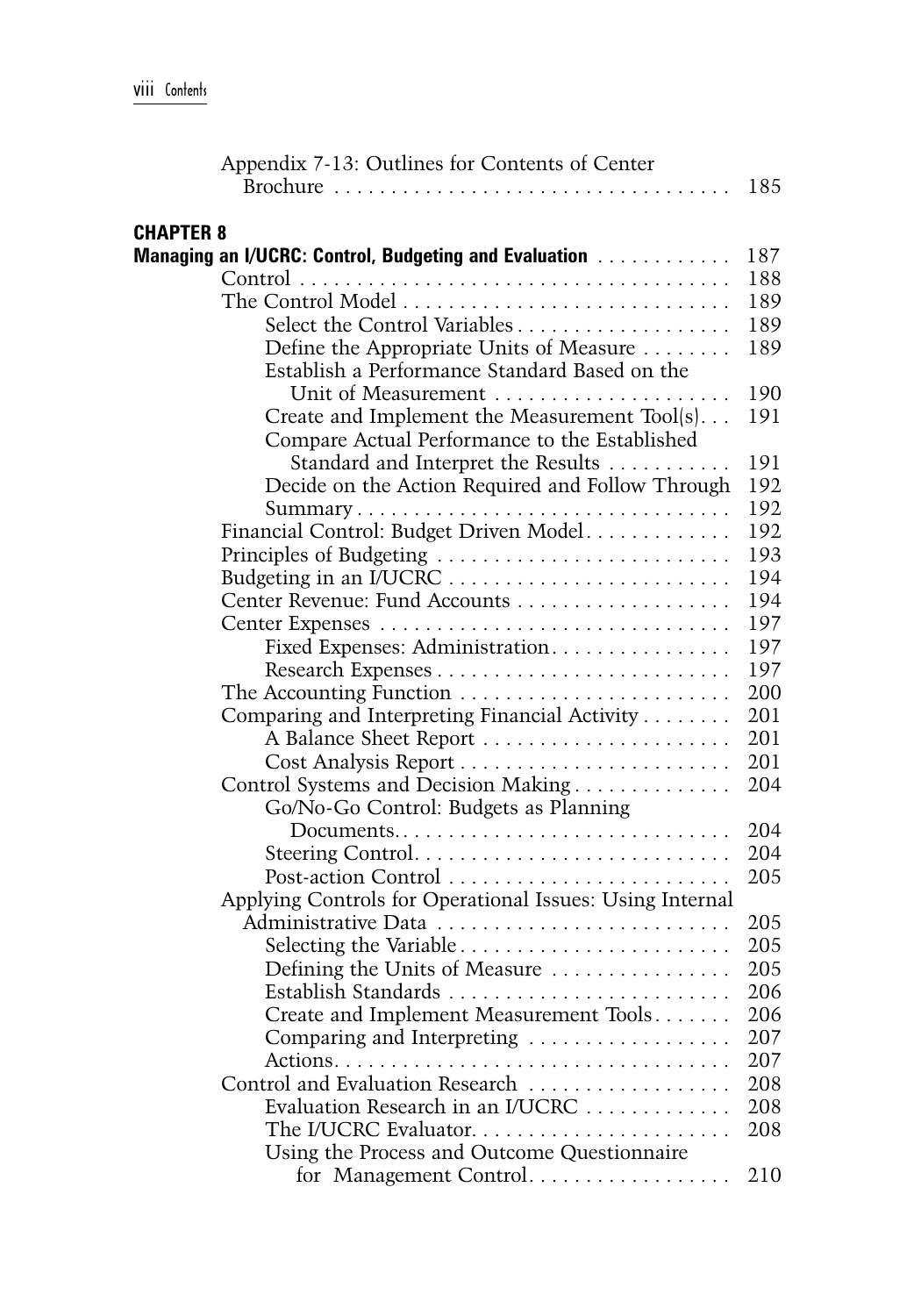| Summary                                                            | 213 |
|--------------------------------------------------------------------|-----|
| Management Control Checklist                                       | 213 |
|                                                                    | 214 |
| Appendix 8-1: Evaluator's Report                                   | 215 |
| <b>CHAPTER 9</b>                                                   |     |
| Knowledge and Technology Transfer in Cooperative Research Settings | 217 |
| Knowledge and Technology Transfer                                  | 217 |
| Changes in the Basis of Economic Competition                       | 217 |
| Is It Knowledge or Technology?                                     | 219 |
| Planning an Operational Strategy                                   | 222 |
| Ensuring a Meaningful Voice for Industry                           | 222 |
| Benefits-Sharing vs. Proprietary Interests.                        | 223 |
| The Role of Communication                                          | 224 |
| Transfer and Use Issues in Idea and Proposal                       |     |
|                                                                    | 226 |
| Transfer and Use Issues in Proposal Review                         |     |
| and Project Selection                                              | 226 |
| Transfer and Use Issues in Project Execution,                      |     |
|                                                                    | 227 |
| Transfer Issues in Communication of Findings.                      | 228 |
| Transfer Issues in Supplementals and                               |     |
|                                                                    | 228 |
| Transfer and Use Issues in Center Evaluation                       | 229 |
|                                                                    | 229 |
| Center Roles and Responsibilities                                  | 229 |
| Staff Training and Development                                     | 230 |
|                                                                    | 231 |
| Tools for Knowledge Use and Technology Transfer.                   | 231 |
| Inventions and Intellectual Property                               | 232 |
|                                                                    | 235 |
| Next Generation Media and Communication.                           | 236 |
| New Approaches to Project Selection and Execution                  | 237 |
| The New Public Policy Environment                                  | 237 |
|                                                                    | 237 |
|                                                                    | 238 |
|                                                                    | 239 |
| <b>CHAPTER 10</b>                                                  |     |
|                                                                    | 241 |
|                                                                    | 241 |
| What Is Leadership in a Cooperative Research                       |     |
|                                                                    | 242 |
|                                                                    | 245 |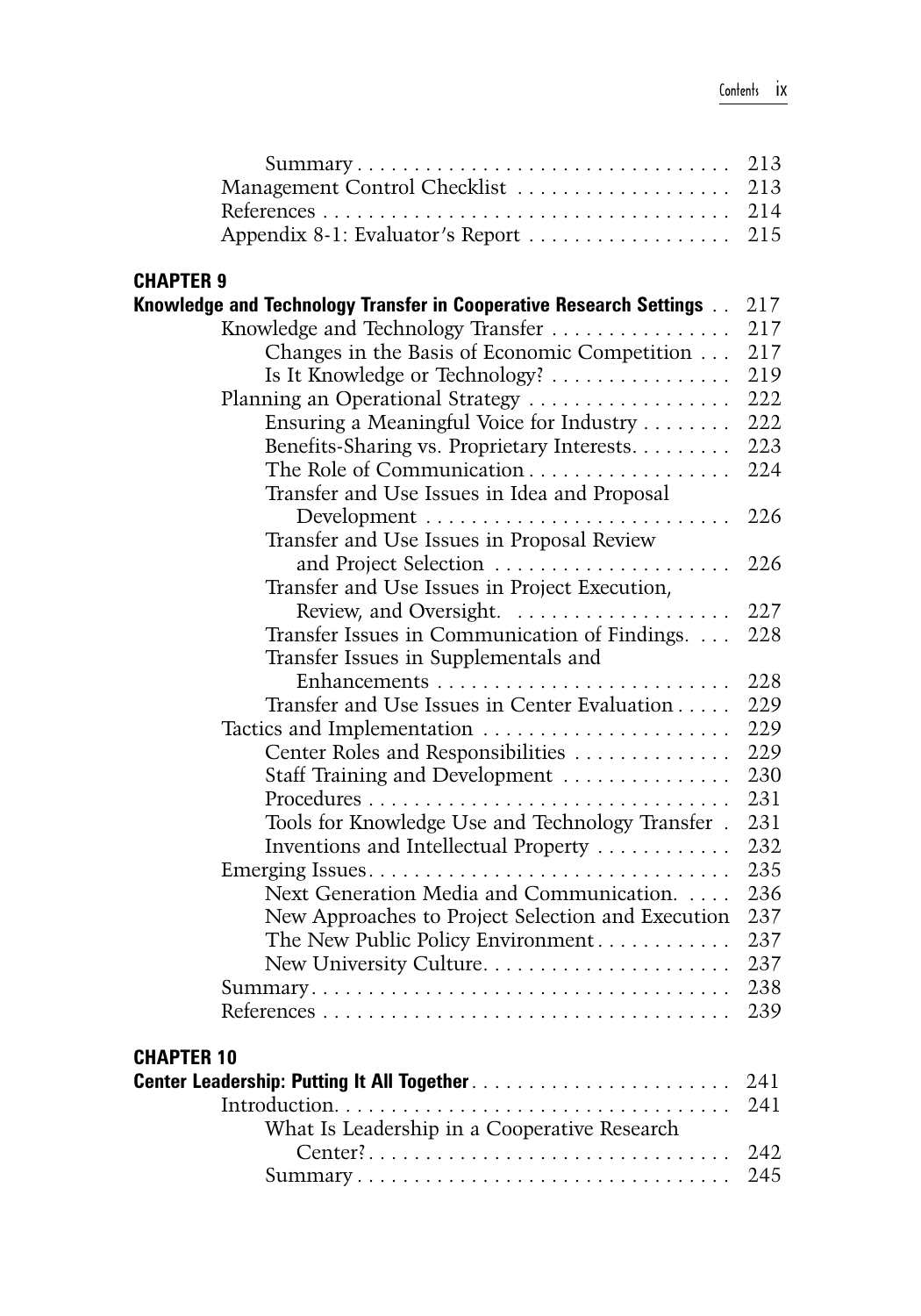| Acting as an Intrapreneur                                                                                                    | 246 |
|------------------------------------------------------------------------------------------------------------------------------|-----|
|                                                                                                                              | 248 |
|                                                                                                                              | 249 |
| Creating the Center Research Team                                                                                            | 251 |
| Leadership as the I/UCRC Develops                                                                                            | 254 |
| Routinization of Center Operations                                                                                           | 255 |
|                                                                                                                              | 255 |
|                                                                                                                              | 255 |
| The Importance of Self-Knowledge                                                                                             | 257 |
|                                                                                                                              | 258 |
| Annotated Bibliography                                                                                                       | 259 |
|                                                                                                                              | 260 |
|                                                                                                                              |     |
| <b>CHAPTER 11</b>                                                                                                            |     |
| <b>Expanding and Diversifying the Center Resource Base Alexandrical Diversion Expanding and Diversifying the Center Base</b> | 262 |
|                                                                                                                              | 263 |
| Life Cycles, Growth and Cooperative Research                                                                                 | 264 |
| Strategies for Growth                                                                                                        | 265 |
|                                                                                                                              | 265 |
| Strategies and Tactics for Center Growth and                                                                                 |     |
|                                                                                                                              | 267 |
| Expansion of Volume                                                                                                          | 267 |
| Geographic Dispersion-Multi-University                                                                                       |     |
|                                                                                                                              | 277 |
|                                                                                                                              | 281 |
|                                                                                                                              | 285 |
| Increased Size                                                                                                               | 285 |
| Multi-University Partnerships                                                                                                | 286 |
| Different Missions, Services, and Formats                                                                                    | 288 |
|                                                                                                                              | 292 |
|                                                                                                                              | 293 |
| Appendix 11-1: Subcontract Agreement                                                                                         | 295 |
| Appendix 11-2: Memorandum of Understanding                                                                                   |     |
| Between My University and Your University                                                                                    | 297 |
| Appendix 11-3: Overview—Pros and Cons of Various                                                                             |     |
| Organizationally Compatible Strategies                                                                                       | 300 |
| <b>ENVOI</b>                                                                                                                 | 305 |
|                                                                                                                              | 309 |
|                                                                                                                              | 311 |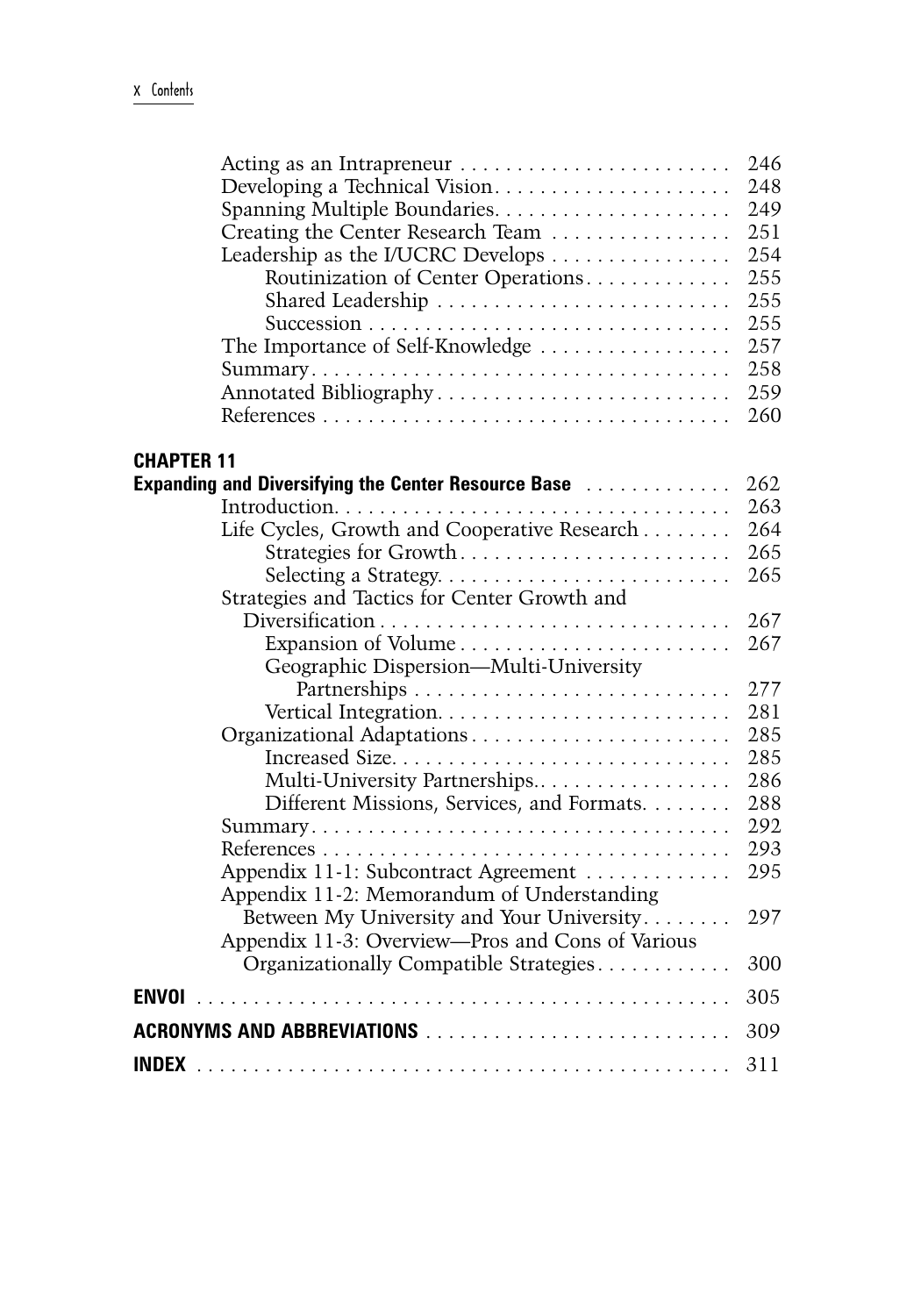# fIGURES

| Figure 1-1       | Research Linkage Mechanisms.                                                                        | 6  |
|------------------|-----------------------------------------------------------------------------------------------------|----|
| Figure 1-2       | Indicators of Success for the I/UCRC<br>Program (as of FY1996) $\ldots \ldots \ldots \ldots \ldots$ | 11 |
| Figure 1-3       | I/UCRC Faculty and Student Awards and<br>Achievements                                               | 13 |
| Figure 1-4       | <b>I/UCRC Commercial Success Stories</b>                                                            | 13 |
| Figure 1-5       | A Hybrid Form of IU Linkage:<br>The I/UCRC Model                                                    | 14 |
| Figure 2-1       | I/UCRC Program Funding Criteria                                                                     | 25 |
| Figure 2-2       | Building Blocks for Successful I/UCRC                                                               | 26 |
| Figure 2-3       | Concept Paper Outline                                                                               | 30 |
| Figure 2-4       | Preparing the Pre-Planning Proposal.                                                                | 33 |
| Figure 2-5       | NSF I/UCRC Pre-planning Grant/                                                                      | 34 |
| Figure 2-6       | Targeting Industry Prospects.                                                                       | 35 |
| Figure 2-7<br>37 | Typical Agenda for a Pre-planning Conference.                                                       |    |
| Figure 2-8       | Center Proposal Format                                                                              | 39 |
| Figure 2-9       | Evaluation Criteria for Operations Proposal                                                         | 40 |
|                  |                                                                                                     |    |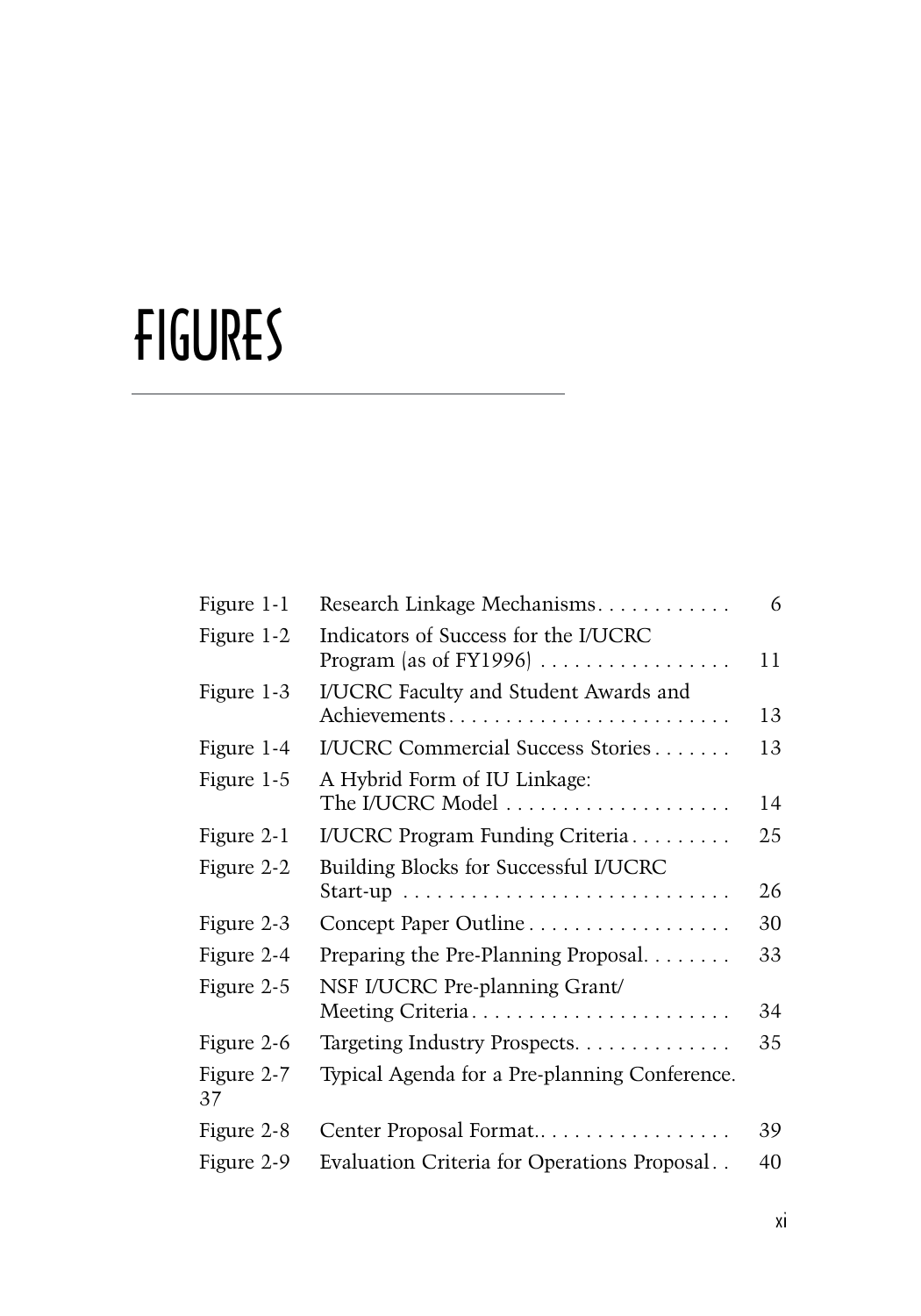| Figure 3-1 | Organizational Chart for Typical<br>NSF I/UCRC                                   | 62  |
|------------|----------------------------------------------------------------------------------|-----|
| Figure 3-2 | Design Principles for an I/UCRC                                                  | 64  |
| Figure 3-3 | Sample Job Description-Center Director                                           | 67  |
| Figure 3-4 | Typical I/UCRC Research Areas                                                    | 69  |
| Figure 3-5 | <b>Elements of Typical Center</b><br>Membership Agreement                        | 75  |
| Figure 3-6 | Typical Publication Procedure in<br>Center Bylaws                                | 76  |
| Figure 3-7 | Elements of Typical Center Bylaws.                                               | 77  |
| Figure 3-8 | Suggestions for Center Policies and<br>Procedures Manual                         | 79  |
| Figure 5-1 | The Center Planning Process                                                      | 108 |
| Figure 5-2 | The Soft Planning Process                                                        | 109 |
| Figure 5-3 | Center Data-Gathering Environment                                                | 116 |
| Figure 5-4 | Electronic Business and Technology                                               | 118 |
| Figure 5-5 | Sample I/UCRC Research Themes                                                    | 119 |
| Figure 5-6 | Sample Research Descriptions                                                     | 121 |
| Figure 5-7 | Sample Statement of Goals and Objectives                                         | 121 |
| Figure 5-8 | Techniques for Developing Research Ideas,<br>Goals and Objectives into Roadmaps. | 123 |
| Figure 6-1 | Advantages and Disadvantages of Proposal<br>Solicitation Strategies              | 130 |
| Figure 6-2 | Center for Innovation Management<br>Studies (CIMS)-A Center Without Walls        | 131 |
| Figure 6-3 | Information Provided by Planning Products                                        | 132 |
| Figure 6-4 | Review, Evaluation and Selection Process                                         | 135 |
| Figure 6-5 | The Graphic Program for LIFE, and<br>Meeting Effectiveness Data                  | 138 |
| Figure 7-1 | Information Flow Matrix                                                          | 149 |
| Figure 7-2 | The Seven Components of Communication                                            | 151 |
| Figure 7-3 | Semi-Annual Meeting Communications                                               | 156 |
| Figure 7-4 | Typical Semi-Annual Meeting Outline                                              | 157 |
| Figure 7-5 | Formal Reporting Communications Matrix                                           | 161 |
|            |                                                                                  |     |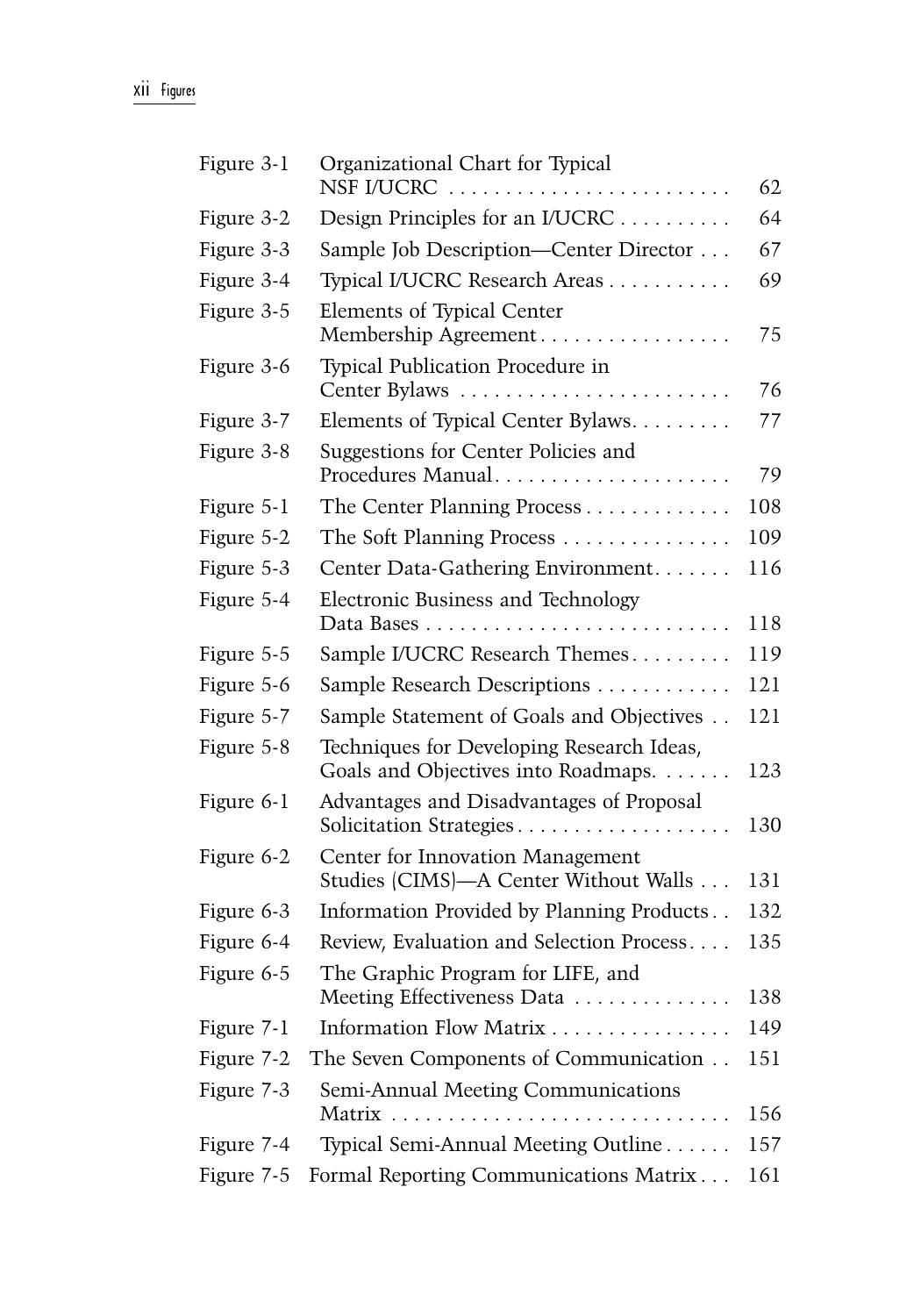| Figure 7-6  | Internal Communications Matrix                                                       | 162 |
|-------------|--------------------------------------------------------------------------------------|-----|
| Figure 7-7  | External Communications Matrix                                                       | 164 |
| Figure 7-8  | Contents of Typical Newsletter                                                       | 164 |
| Figure 8-1  | The Control Process                                                                  | 190 |
| Figure 8-2  | Billing Center Members                                                               | 195 |
| Figure 8-3  | Typical I/UCRC Revenue Accounts                                                      | 195 |
| Figure 8-4  | Sample I/UCRC Estimated Revenue Budget                                               | 196 |
| Figure 8-5  | Typical Hierarchy of I/UCRC Funds                                                    | 198 |
| Figure 8-6  | Sample Memorandum of Acknowledgment                                                  | 199 |
| Figure 8-7  | Sample Center-Level Balance Sheet Budget                                             | 202 |
| Figure 8-8  | Sample Project-Level Monthly Cost Analysis.                                          | 203 |
| Figure 8-9  | Member Communication Log                                                             | 206 |
| Figure 8-10 | Typical Process/Outcome Feedback Display                                             | 212 |
| Figure 9-1  | Technology Life Cycle                                                                | 221 |
| Figure 9-2  | Technology Transfer Procedures Manual                                                | 231 |
| Figure 10-1 | Situations Calling for Directive,<br>Administrative Skills                           | 243 |
| Figure 10-2 | Participatory Leadership Situations                                                  | 245 |
| Figure 11-1 |                                                                                      | 264 |
| Figure 11-2 | Strategies for Growth and Diversification                                            | 267 |
| Figure 11-3 | NSF-Supported Partnerships: TIE Projects<br>and Other Awards278                      |     |
| Figure 11-4 | Guidelines for an NSF-Supported                                                      | 279 |
| Figure 11-5 | Educational and Human Resource Funding                                               | 282 |
| Figure 11-6 | Simple and Informal Structures                                                       | 286 |
| Figure 11-7 | Multi-University Structure                                                           | 287 |
| Figure 11-8 | Complex and Hybrid Structure                                                         | 288 |
| Figure 11-9 | Surviving As a Contract Research Center                                              | 289 |
|             | Figure 11-10 Organization Chart-Center for<br>Environmental Engineering and Science. | 290 |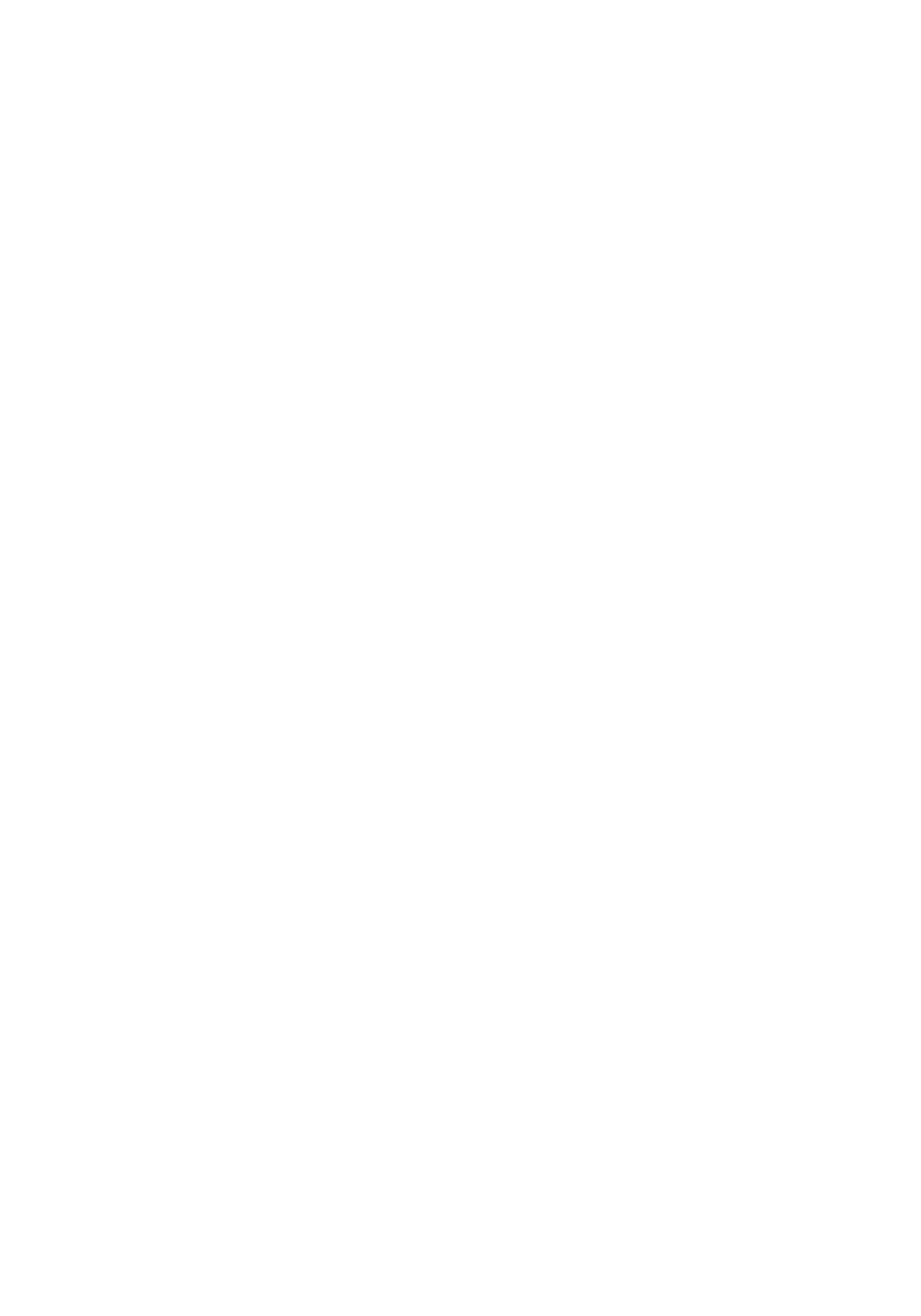## acknowledgments

Many colleagues in industry, government and academia were very enthusiastic in providing suggestions that were helpful in formulating the objectives and content of this book. All these individuals, including National Science Foundation (NSF) Industry/ University Cooperative Research Center (I/UCRC) program managers, 50 center directors, and 35 evaluators, have our appreciation and thanks. A list of the NSF I/UCRCs can be found in Appendix 2-8.

Special acknowledgment must be made of the support given by the National Science Foundation under award EEC-9222356 and by Dr. Alex Schwarzkopf, Program Coordinator of the NSF-I/UCRC program for the development of an earlier version of this book.

Contributions were also made by an Editorial Review Board which reviewed individual chapters. The Board included Dr. Schwarzkopf and seven I/UCRC directors: Dr. Alden Bean, Lehigh University, Center for Innovation Management Studies; Dr. Jerome Congleton, Texas A&M, Center in Ergonomics; Dr. Arlene Garrison, University of Tennessee, Center for Measurement and Control Engineering; Professor Edward Haug, University of Iowa, Center for Virtual Proving Ground Simulation: Mechanical and Electro-Mechanical Systems; Dr. Dale Niesz, Rutgers University, Center for Ceramic Research; Dr. Ira Pense, Director Emeritus, Georgia Institute of Technology, Center for Material Handling/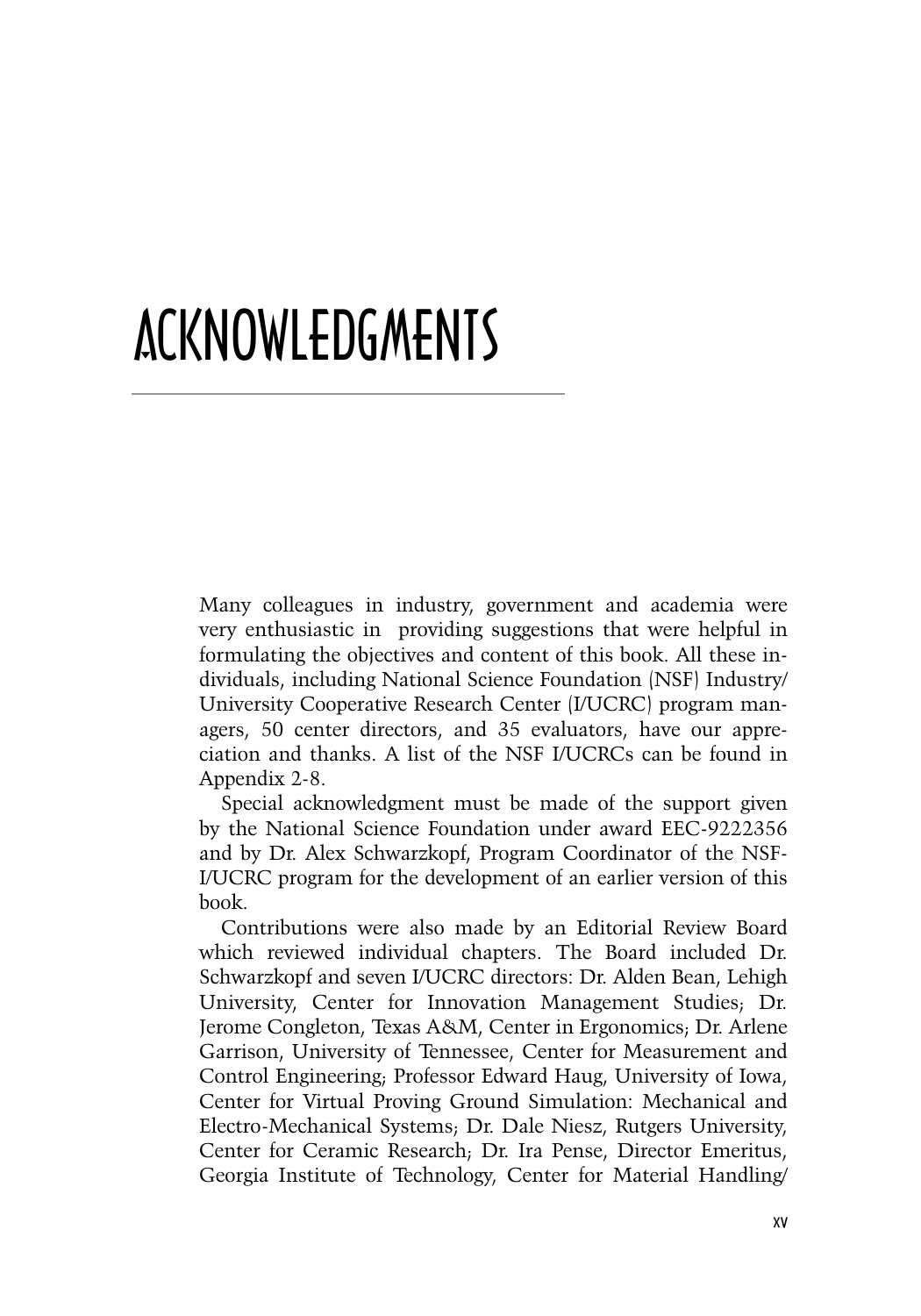Logistics; Dr. Daniel Watts, New Jersey Institute of Technology, Center for Emission Reduction Research.

Other editorial assistance was provided by Courtland Lewis, Melbourne, Florida; Arlene Horowitz, Editor Emeritus, New Jersey Institute of Technology/HSMRC Newsletter; Professor Jim Swindall, Director, Questor Centre for Environmental Research, Queens University, Belfast, Northern Ireland; and Cheryl Cathey, NSF I/UCRC Program.

Research assistance was provided by graduate students Mark Linblad and Stephanie Tarant, at North Carolina State University, Raleigh, and Robert Mastice at the New Jersey Institute of Technology.

Additionally, we express our grateful appreciation to Dr. Saul K. Fenster, President, New Jersey Institute of Technology (NJIT) and Dr. Gary Thomas, Provost, NJIT for delivery of the copyright to the editors, and to Dr. Richard Magee, Executive Director of the I/UCRC for Hazardous and Toxic Substances at New Jersey Institute of Technology. He provided insights on growing and managing centers. He also made available research space and resources for this project, as well as the expertise of center Assistant Director Maggie Griscavage, who managed the coordination, assembly and preparation of our original manuscript.

**Any opinions, findings, conclusions or recommendations expressed in this publication are those of the authors and do not necessarily reflect the views of the project sponsors.**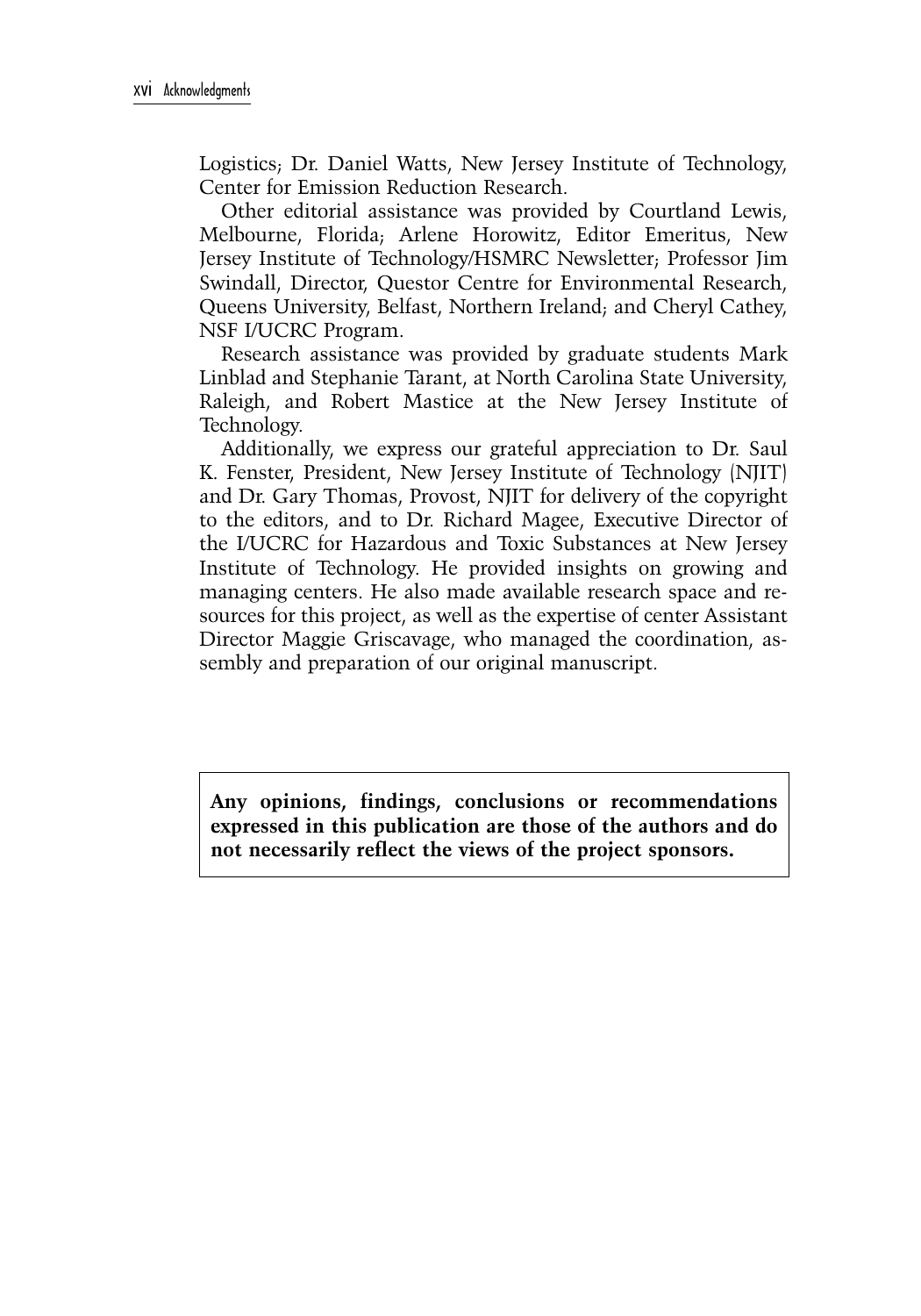### PREFACE

Denis O. Gray, *North Carolina State University, Raleigh* S. George Walters, *Professor Emeritus, Rutgers University, NJ*

> In the early 1980s we became involved in the evaluation of a small initiative supported by the National Science Foundation (NSF), the Industry/University Cooperative Research Centers (I/ UCRC) Program. A primary objective of the program was to see if NSF could replicate the successful industry-university partnership it had produced in the pioneering Massachusetts Institute of Technology (MIT) Polymer Processing Center. Several years ago, we looked back on this humble beginning and marveled at what this modestly funded program had accomplished.

> More than 80 cooperative research centers involving over 100 universities had been created and 55 of those centers were still in operation! With \$4 million in NSF funding annually, these centers supported 600 faculty and 1,000 students, attracted 600 industrial members, and generated an annual budget of \$60 million per year. Remarkably, feedback indicated both industry and university participants felt they benefitted from these partnerships. We also found that individual industry members can leverage their own typical \$30,000 membership fee at least ten, or even 30 times or more in funded center research.

> More importantly, I/UCRC surveys revealed that the research knowledge generated by these centers triggers an additional \$100 million in new industry research activities. This represents a 1.66 precompetitive research dollar multiplier and shows IUCRC research results are good enough to invest in.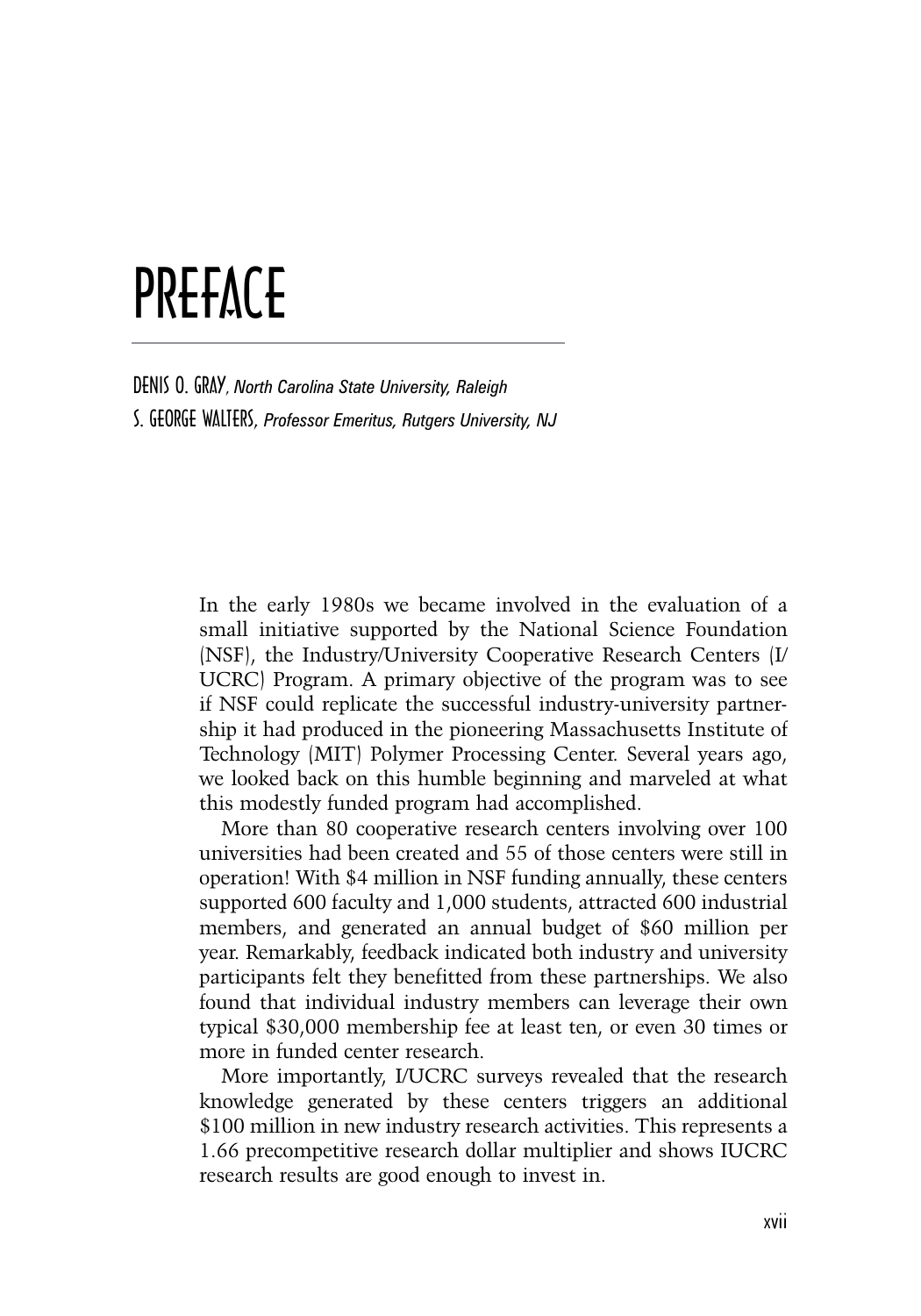The I/UCRC program has also helped pave the way for several larger center-based programs, including Engineering Research Centers, Science and Technology Centers, and state I/UCRCs. As we were quoted in *Chemical Engineering News* (January 1994) the NSF I/UCRC program is one of "the most significant pieces of social technology for managing cooperative research to emerge from the National Science Foundation."

Consistent with this view, Richard Cyert (1993), President Emeritus of Carnegie Mellon University, has said these centers have had a major impact on the "relevance to competitiveness" of academic research in the U.S. and "are models that could be used in the management area to a great advantage."

As we shared our observations on the I/UCRC model with our colleagues, we realized there was great interest both inside and outside the I/UCRC program in understanding what factors accounted for the I/UCRC model's effectiveness and, more importantly, how to emulate that success. Center Directors appeared to have an insatiable interest in learning how to improve their performance to the level achieved by "the best in class" centers. At the same time, other stakeholders including university, industry and government representatives from across the U.S. and abroad continually approached I/UCRC participants with questions about how to start their own centers. Persuaded that there would be an interest in learning how to build and manage lasting "win-win" partnerships between industry and university, we set out to write this book.

In preparing this volume we have gone to great lengths to incorporate input from a variety of relevant sources and perspectives. Detailed chapter outlines were reviewed by 30 I/UCRC evaluators and 50 Center Directors. Seven evaluators with six to 15 years of program experience co-authored the chapters. These contributors had complete access to some 14 years of NSF industrial and faculty center participants surveys and historical profiles. They also held discussions with company members, directors, faculty and student researchers. After several iterations, individual chapters were reviewed by an Editorial Review Board of seven successful Center Directors. The NSF-I/UCRC Senior Program Director reviewed all chapters. Additional reviews were provided by Battelle Press.

While our strategy emphasized experience-based knowledge and principles accumulated over 20 years of NSF I/UCRC experimentation, each of our eleven chapters begins with an introduction which provides a literature-based conceptual framework for